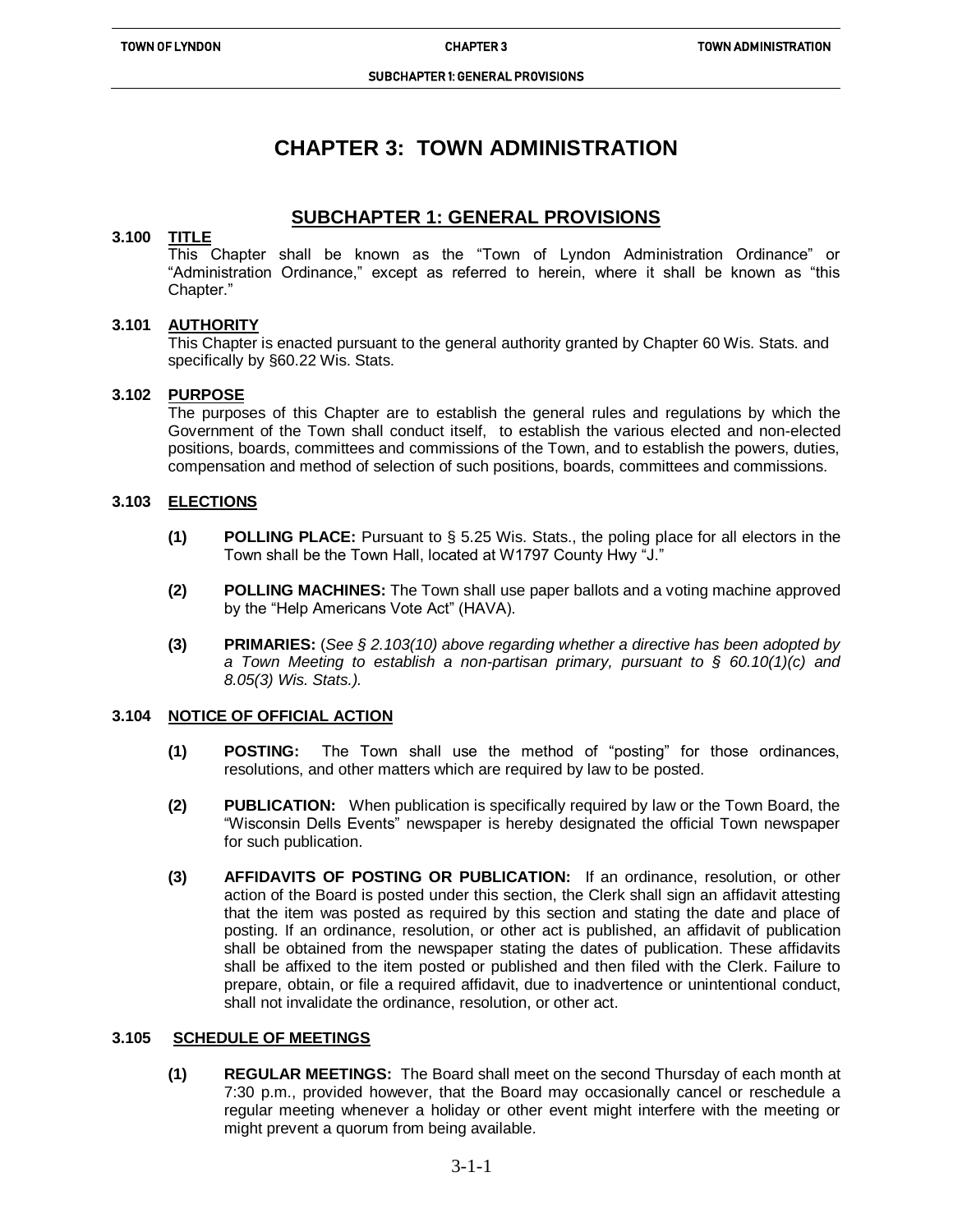**(2) SPECIAL MEETINGS:** A special meeting may be called (i) by the Chairman, or (ii) by any two (2) supervisors filing with the Clerk a written request, signed by the supervisors, stating the purpose for which the meeting is to be called and stating the date and time of the meeting, provided the time selected for the meeting shall not be less than 48 hours after the time of filing the request. The Clerk shall give notice promptly upon receipt of the request for such meeting. Notice shall be delivered to each supervisor personally, or left at his usual place of abode, at least 24 hours before the meeting.

## **3.106 CONDUCT OF MEETINGS**

- **(1) ROBERT'S RULES OF ORDER:** Meetings shall be conducted in accordance with the parliamentary rules contained in Robert's Rules of Order (newly revised) except as otherwise provided by law or this Code.
- **(2) ORDER OF BUSINESS:** The following general order of business shall be observed at all Town Board meetings:
	- **(a)** Call to order by the presiding officer
	- **(b)** Role call (If a quorum is not present, the meeting may be adjourned to a date specified by a majority of those present).
	- **(c)** Reading, correcting, and approval of the Minutes of the proceeding meeting(s).
	- **(d)** Public appearances
	- **(e)** Old or unfinished business

ֺ֝

- **(f)** New business
- **(g)** Reports of committees, commissions, or boards
- **(h)** Adjournment.

## **(3) PROCEDURE AT PUBLIC HEARINGS:**

- **(a) Call to Order:** The Chair shall call the public hearing to order and state the subject matter of the public hearing.
- **(b) Speakers:** The Chair shall invite the public to give their comments on the subject matter of the hearing. The Chair may limit the time afforded to each speaker to make sure that all persons are heard. The Chair shall control the speakers to ensure that their comments are limited to the subject matter of the hearing.
- **(c) Close:** The Chair shall close the public hearing when, in the Chair's discretion, the subject matter has been fairly discussed and all points of view have been heard.

## **3.107 ENACTMENT OF ORDINANCES**

**(1) NUMBERING:** All ordinances shall be identified by year and number, e.g. 2007-6 means the sixth ordinance adopted during 2007.

### **3.108 RESERVED FOR FUTURE USE**

## **3.109 ETHICAL STANDARDS**

**(1) DECLARATION OF POLICY:** It is declared that high ethical standards among Town officers and employees are essential to the conduct of good representative government and that a Code of Ethics for the guidance of public officers and employees will help them avoid conflicts, and will promote and strengthen the confidence of the residents of the Town in their public officers and employees. The purpose of this Section is to establish guidelines for ethical standards of conduct for all Town officers and employees by setting forth those acts that are incompatible with the public interest and which compromise, or appear to compromise, public trust in the fairness, independence, and integrity of Town officers and employees and their official actions.

### **(2) DEFINITIONS:**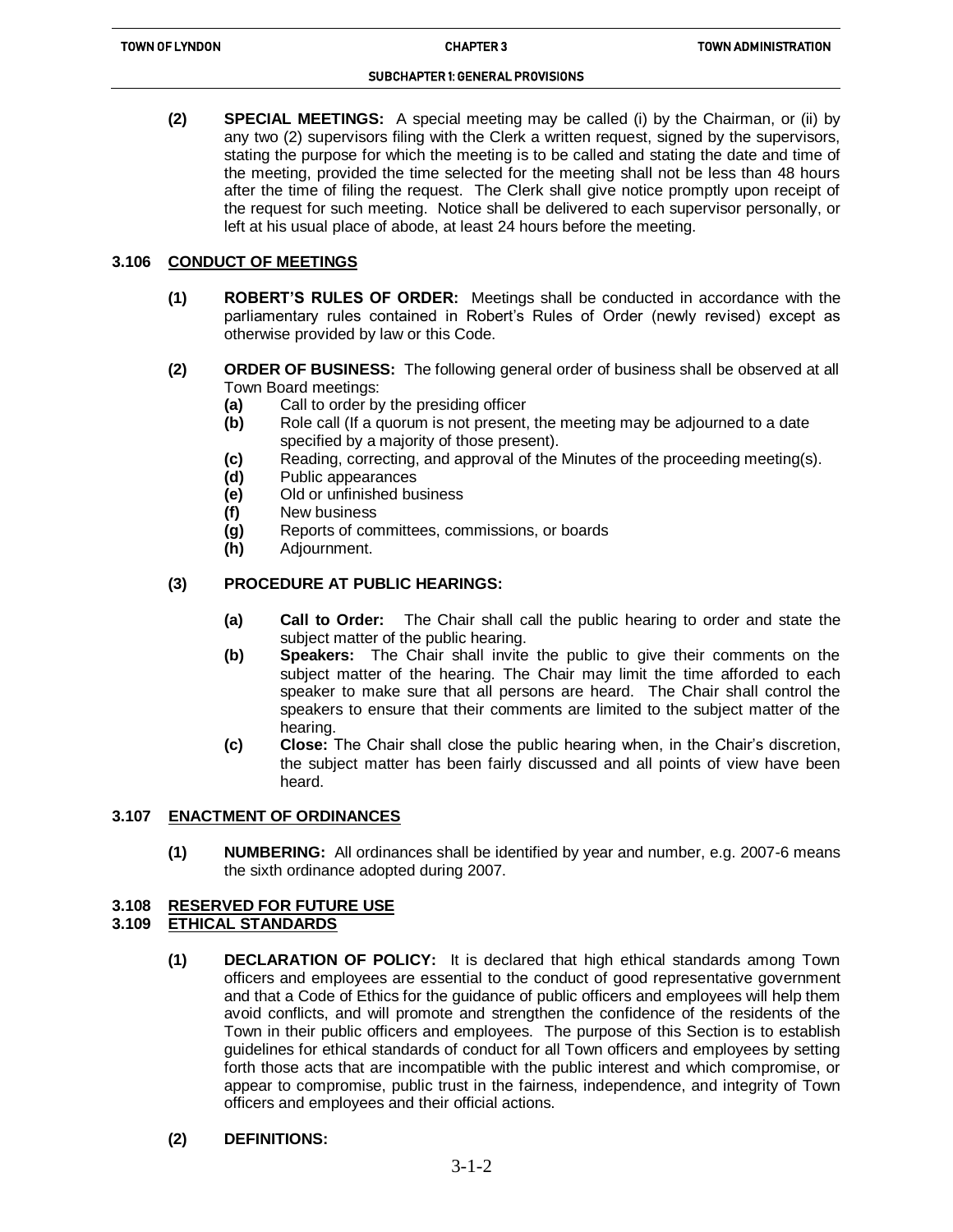- **(a) Public Officer:** The term "public officer" as used herein shall mean those persons serving in a statutory elected or appointed office, and all members of boards, committees, and commissions of the Town, whether paid or unpaid.
- **(b) Public Employee:** The term "public employee" as used herein shall mean any person excluded from the definition of a public officer who is employed by the Town.
- **(3) ADOPTION OF STATUTES:** The provisions of the following-listed statutes, including any future revisions or amendments thereto, describing and defining regulations with respect to the conduct and ethics of government officials, employees, and candidates, including the penalty to be imposed and the procedure for prosecution, are hereby adopted and, by reference, made a part of this Ordinance as if fully set forth herein. Any act, required to be performed or prohibited by any of the following-listed statutes, is required or prohibited by this Ordinance.

### **Statutes Adopted**

- 19.59 Codes of Ethics for Local Government Officials, Employees and Candidates
- 946.10 Bribery of Public Officers and Employees
- 946.11 Special Privileges for Public Utilities
- 946.12 Misconduct in Public Office

ֺ֝

946.13 Private Interest in Public Contract Prohibited

## **(4) SPECIFIC CONFLICTS OF INTEREST:**

- **(a) Use of Public Property:** No public officer or public employee shall use or permit the use of Town vehicles, equipment, materials or property for personal convenience or profit, except when such items are available for use by the public generally or except when the use of such items is authorized by the Board.
- **(b) Conflicts-of-Interest and Disclosure-of-Interest:** Except as provided herein, no public officer or public employee shall engage in any business transaction with the Town, or have a financial or other personal interest, direct or indirect, which is incompatible with the proper discharge of his official duties or which will tend to impair his independence or judgment or action in the performance of his official duties. Any public officer or employee who has a substantial financial interest, including employment, in any business entity entering into, proposing to enter into, or bidding on any transaction with the Town, or as part of his official duties will be making an official decision or recommendation significantly affecting a business competitor, client or regular customer, shall disclose such interest to the Board (or committee or commission thereof as appropriate) to be recorded in the minutes of that body. Upon such disclosure, it is advised that the public officer or employee abstain from participating in the discussion of the matter and from voting on the matter.
- **(c) Representing Private Interests:** No public officer or public employee, including persons or firms engaged to provide professional services to the Town, shall represent, for compensation, private interests before the Board or any commission or committee without disclosure of the private business relationship and explicit consent of the body.
- **(d) Disclosure of Confidential Information:** No public officer or public employee shall, without proper authorization of the Board, disclose confidential information concerning the property, government, or affairs of the Town nor shall he use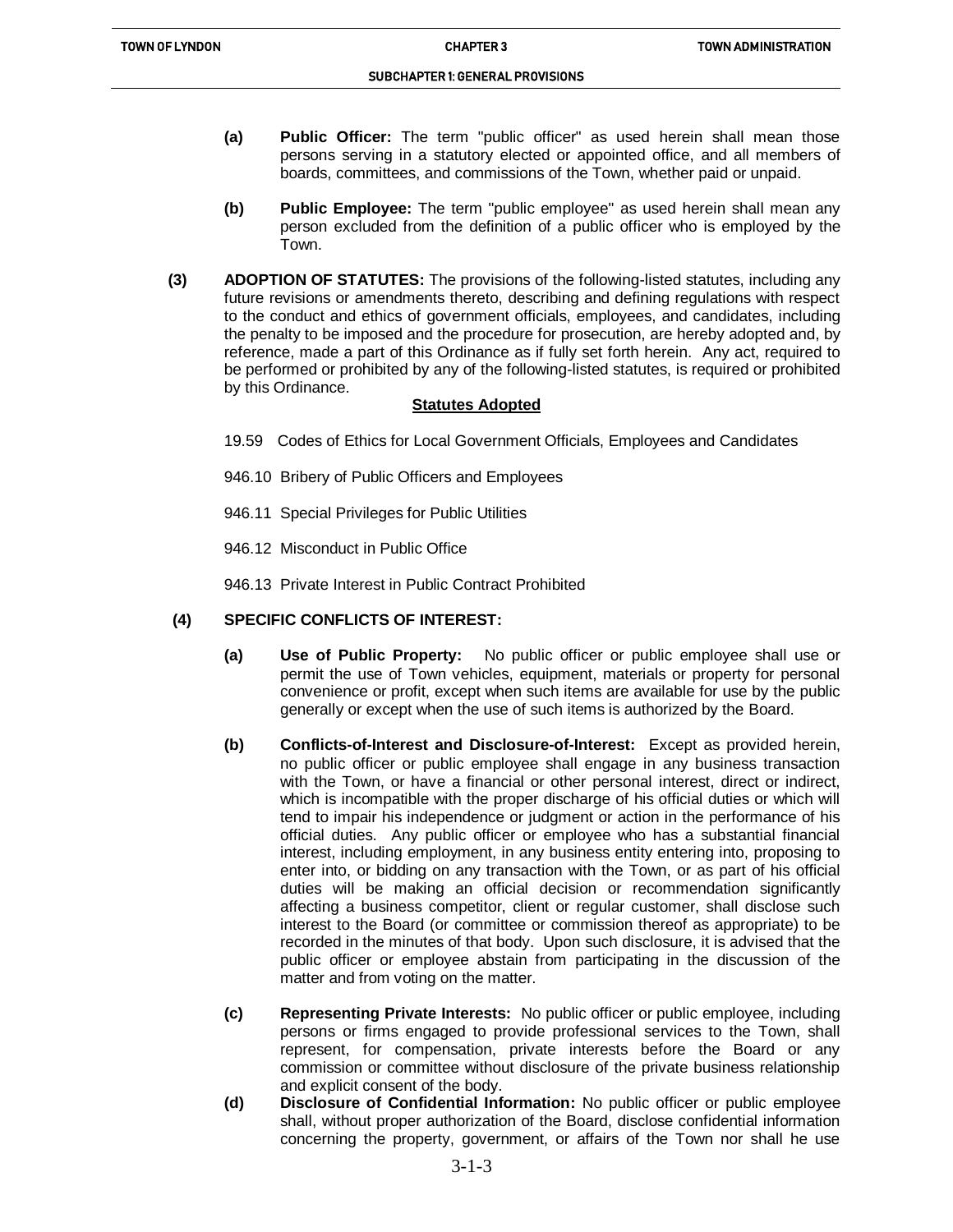ֺ֝

#### SUBCHAPTER 1: GENERAL PROVISIONS

such information to advance financial or private interest of himself or others.

- **(e) Gifts and Favors:** No public officer or public employee shall accept anything of value whether in the form of gift, service, loan or promise from any person, who, to the knowledge of the public officer or public employee, has a direct financial interest in any transaction or official business with the Town, which may tend to impair the public officer=s or public employee=s independence of judgment or action in the performance of his official duties. It is not, however, a conflict-ofinterest for any public officer or employee to receive a gift or gratuity that is an unsolicited item of nominal intrinsic value.
- **(f) Award and Administration of Contracts:** No employee, officer, or agent of the Town shall participate in the selection, award, or administration of a contract if a conflict-of-interest, real or apparent, would be involved. Examples of such conflicts would arise when the employee, officer, or agent, or any member of their immediate family or their partner, or an organization which employs, or is about to employ, any of them, has a financial or other interest in a firm to whom a contract is awarded. No Town employee, officer, or agent shall solicit or accept gratuities, favors, or anything exceeding nominal intrinsic value from existing or potential contractors or subcontractors.

## **3.110 PUBLIC RECORDS**

- **(1) PURPOSE:** The purpose of this subsection is to comply with Subchapter II of Chapter 19, Wis. Stats., commonly known as the Wisconsin Public Records Law. Furthermore, this subsection shall constitute the Anotice@ required by '19.34(1) Wis. Stats.
- **(2) LEGAL CUSTODIANS:** The following-identified legal custodians shall have full legal power to render decisions and to carry out the duties of an "authority" regarding the records under their control, pursuant to Subchapter II of Chapter 19, Wis. Stats., and this Ordinance.
	- **(a) Elected Officials:** Pursuant to '19.33 Wis. Stats., an elected official, or his designee, is a legal custodian of his records and the records of his office, and also the records of any committee for which said official is the chairperson.
	- **(b) Personnel Records:** The Town Clerk shall be the legal custodian of all personnel records (if any) of Town officials, appointees, and employees, except that the Chairman shall be the legal custodian of the personnel records of the Town Clerk.
	- **(c) All Other Records:** The Town Clerk shall be the legal custodian of all other Town records not specifically identified in subparagraphs (a) and (b) above.
- **(3) PROCEDURE:** In addition to the procedures and access requirements required by law, the following requirements shall apply to all requests for public records:
	- **(a) In Writing:** Requests for public records shall be in writing.
	- **(b) To Whom:** Written requests shall be addressed to the custodian, and mailed or delivered to the Clerk at the Town Hall.
	- **(c) Fees:** The fees authorized by '19.35(3) Wis. Stats. shall be charged. The amount of fees shall be set by Resolution of the Board. The term "actual costs" as used in the statutes shall mean the total cost of personnel, including wages and fringe benefits, plus expenses for supplies, postage, telephone, paper, and other materials used or purchased to make or supply a copy. The custodian may demand prepayment of the estimated fee if the custodian believes that the actual cost will probably exceed \$5.00.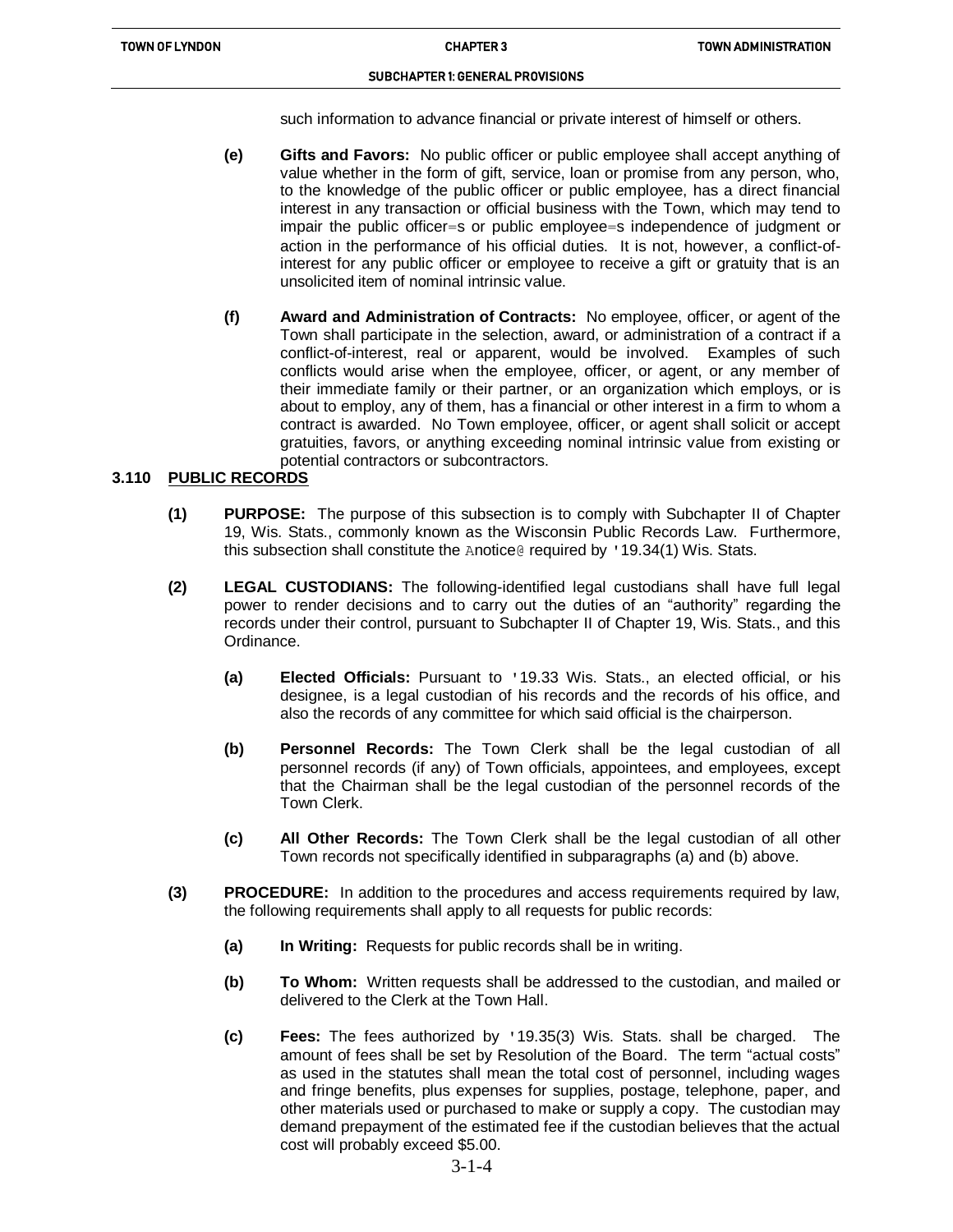- **(4) EXEMPT RECORDS:** The following records shall be exempt from disclosure:
	- **(a)** All records exempted under '19.36 Wis. Stats;

ֺ֝

- **(b)** Library records exempted under '43.30 Wis. Stats;
- **(c)** All records restricted by substantive common law principles pursuant to '19.35(1)(a) Wis. Stats.;
- **(d)** All records protected for reasons of public policy pursuant to '19.35(1) (a) Wis. **Stats**.
- **(e)** All records supplied by, or on behalf of, a landowner to the Assessor, regarding income and expenses, pursuant to §70.47(7)(af) Wis. Stats.

#### **(5) DESTRUCTION OF RECORDS:**

- **(a) Purpose:** It is the purpose of this subsection to authorize and permit the custodian of any public record to destroy said record at the earliest date permitted by law and to remove any obligation from the custodian to maintain public records beyond the minimum period required by law.
- **(b) Time Periods:** Unless a shorter period of law has been fixed by the Public Records and Forms Board under '16.61(3)(e) Wis. Stats. or by any other law, the following records can be destroyed at the expiration of the following-identified times:
	- **1. 90 Days:** Pursuant to '19.21(7) Wis. Stats., the taped recording of a meeting of any governmental body may be destroyed no sooner than 90 days after the minutes have been approved and published if the purpose of the recording was to make minutes of the meeting.
	- **2. Election Materials:** All election materials may be destroyed pursuant to '7.23 Wis. Stats.
	- **3. Water Utility Records:** Water utility records may be destroyed pursuant to PSC 185.19 Admin. Code.
	- **4. 7 Years:** Except as provided above, all other public records may be destroyed after 7 years.
- **(c) Approvals:** Notice shall be given to the historical society pursuant to '19.21(4)(a) Wis. Stats. prior to the destruction of any records. Furthermore, no assessment roll containing forest crop acreage will be destroyed without prior approval of the Secretary of Revenue.
- **(6) MICROFILM:** Pursuant to '19.21(4)(c) Wis. Stats., the Town may keep and preserve public records through the use of microfilm, electronic storage, or other reproductive devices or storage media. Original documents may be destroyed once the records have been preserved in some other media.